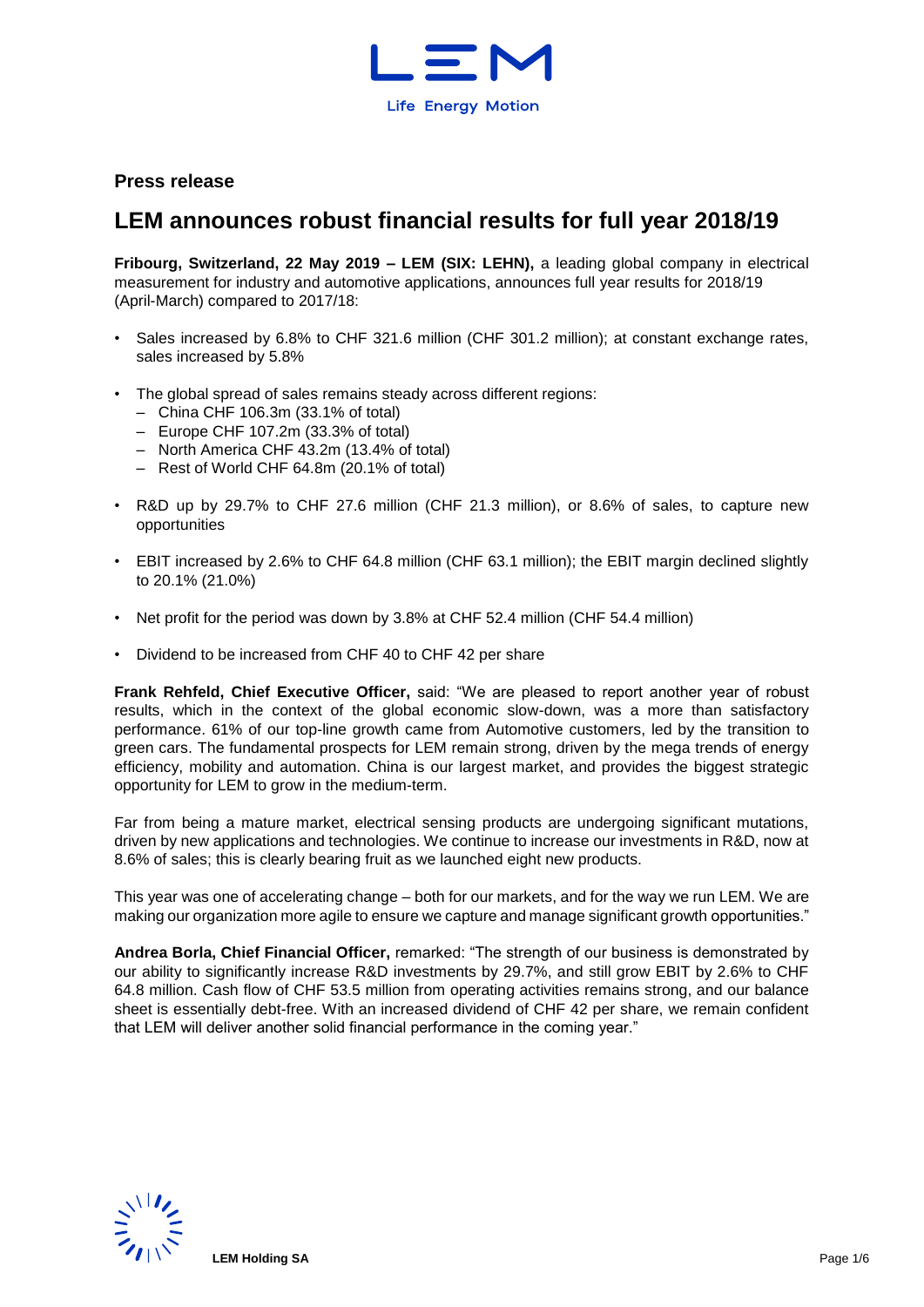

#### **Industry segment: steady performance as expected**

Twelve months sales in the Industry segment totaled CHF 250.2 million, up 3.3%. At constant exchange rates, sales increased by 2.4%. Sales decreased by 3.6% in China, rose in Europe by 5.2% and in North America by 9.6%, and increased in Rest of World by 7.3%.

| in CHF millions       | 2018/19 | 2017/18 |          | <b>Change Comments</b>                     |
|-----------------------|---------|---------|----------|--------------------------------------------|
| <b>Businesses</b>     |         |         |          |                                            |
| <b>Drives</b>         | 113.3   | 113.3   | $+0.1%$  | China & Japan sluggish demand<br>$\bullet$ |
|                       |         |         |          | Other markets good growth across portfolio |
|                       |         |         |          | Strong interest in new products            |
| Renewable             | 77.0    | 74.6    | $+3.2%$  | Gained market share in Europe and India    |
| Energy                |         |         |          | Won designs with new products              |
|                       |         |         |          | China lower due to solar policy changes    |
| Traction              | 48.6    | 45.0    | $+8.0%$  | Growth in China and India                  |
|                       |         |         |          | Higher investments Eastern Europe & Russia |
| High precision        | 11.3    | 9.4     | $+20.2%$ | Strong demand for EV car test benches      |
|                       |         |         |          | New products well received                 |
| <b>Total Industry</b> | 250.2   | 242.2   | $+3.3%$  |                                            |

### **Automotive segment: shift to green cars accelerates**

Twelve months sales in the Automotive segment totaled CHF 71.4 million, an increase of 21.0%. At constant exchange rates, sales increased by 19.6%. Sales in our green car business now accounts for 68.1% of Automotive sales. Although China remains the largest market, its economy has shown signs of slowing and the green car business is susceptible to changes in government policies. Both the US and Europe have seen announcements of factory closures, although there is increasing commitment by manufacturers to launch new electric or hybrid vehicles. Sales increased by 46.8% in China, in Europe they were up by 21.4%, while in North America they declined by 13.3%.

| in CHF millions            | 2018/19 | 2017/18 | <b>Change Comments</b>                                                                                        |
|----------------------------|---------|---------|---------------------------------------------------------------------------------------------------------------|
| <b>Businesses</b><br>Green | 48.6    | 33.1    | +46.7%<br>All markets continue to grow<br>China influenced by policies                                        |
|                            |         |         | • New motor control and charging system<br>products developed                                                 |
| Conventional               | 22.8    | 25.9    | $-11.9\%$<br>US overall passenger car usage is down<br>Old sensor technology being replaced as<br>anticipated |
| <b>Total Automotive</b>    | 71.4    | 59.0    | $+21.0%$                                                                                                      |

### **Profitability on track**

Gross profit rose by 5.5% to CHF 146.5 million and the gross margin reached 45.6%. This is 50 basis points lower than in the prior year. We continued to shift production to cost-effective locations, and executed various efficiency programs, particularly along our supply chain. These improvements were offset by a non-recurring impairment loss of CHF 2.7 million on underutilized industry machinery, plus a one-off provision of CHF 1.8 million for unused stock related to a discontinued automobile product.

We remain vigilant with overheads, and kept SG&A costs essentially flat at CHF 54.4 million (CHF 54.9 million) even while we grew revenues by 6.8%. The strength of our business is demonstrated by our ability to significantly increase R&D investments by 29.7% to CHF 27.6 million

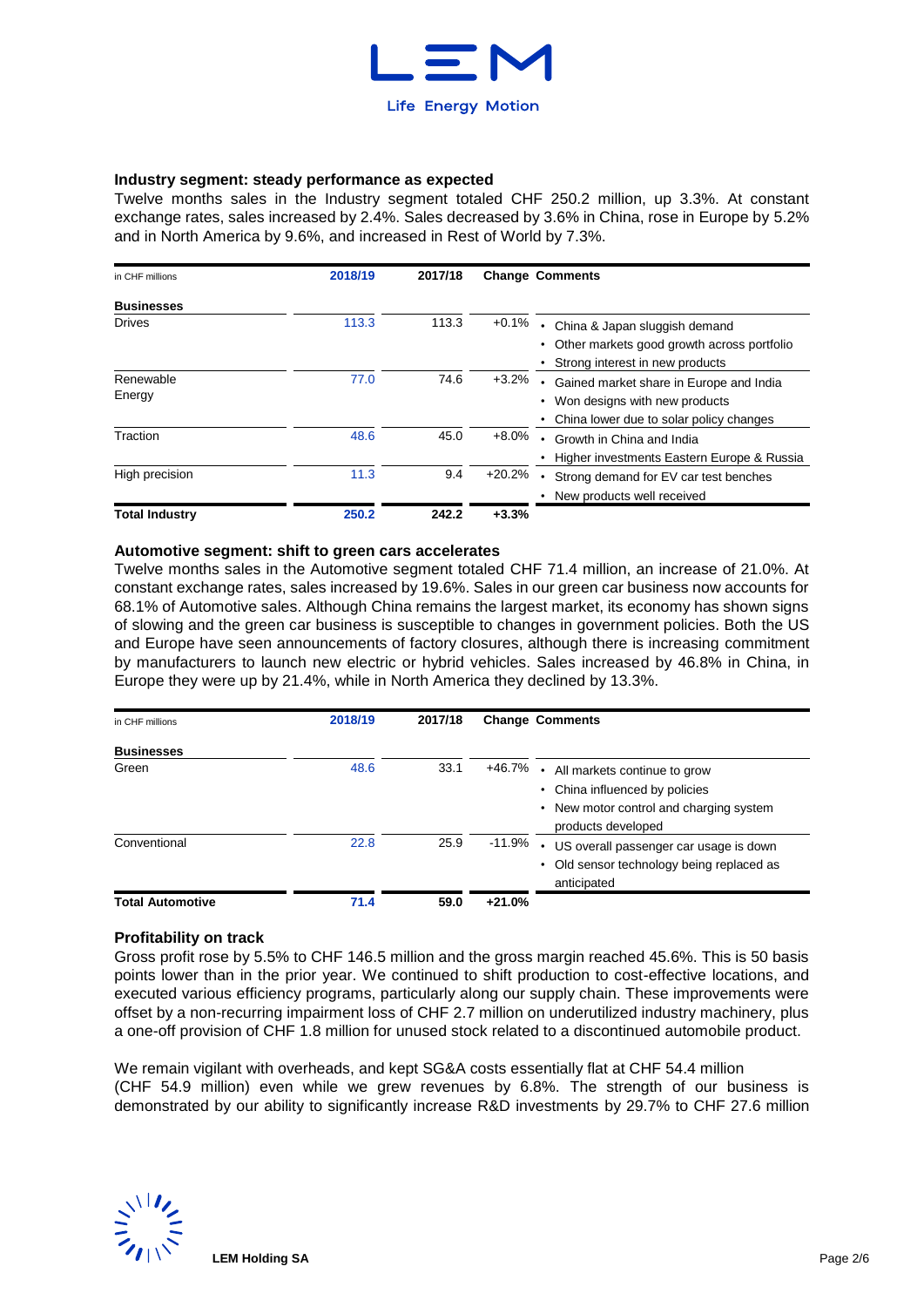

(CHF 21.3 million), or 8.6% of sales (7.1%), and still grow EBIT by 2.6% to CHF 64.8 million (CHF 63.1 million). Our EBIT margin was slightly down at 20.1%, compared with 21.0%, but remains robust in the long-term.

The Group tax rate for this year was 15.9% thanks to the confirmed status of our China operations as a High New Technology Enterprise.

We posted a net profit for the year of CHF 52.4 million, down 3.8% from CHF 54.4 million last year. Last year's net profit included a one-off tax related benefit of CHF 3.4 million.

#### **Strong cash flow and balance sheet**

Cash flow from operating activities was CHF 53.5 million (-1.1%) and free cash flow was CHF 38.8 million (-0.6%). This decrease is a consequence of increases in net working capital principally due to inventories.

Our balance sheet remains strong and is essentially debt-free. As at 31 March 2019, total assets increased to CHF 187.1 million. Shareholders' equity reached CHF 113.1 million, representing an equity ratio of 60.5% (60.0% as of 31 March 2018).

#### **Restatement of accounts 2017/18**

We have restated the financial statements for the year 2017/18 as a wrong conversion rate was applied for the actuarial calculation of our Swiss pension plan obligation. This rate impacts the plan's service costs and also our balance sheet. The restatement has resulted in an increase of CHF 1.4 million to EBIT (revised to CHF 63.1 million) and an increase of CHF 1.1 million to net profit (revised to CHF 54.4 million) for the year 2017/18. These income adjustments, and those to the balance sheet, are reflected in this year's published Financial Report, and explained in note 3 to the consolidated financial statements.

#### **Increased dividend**

Based on the results for 2018/19 and the solid outlook, the Board of Directors proposes an increased dividend of CHF 42 per share (CHF 40 for 2017/18), payable on 4 July 2019. The proposal follows LEM's dividend policy of distributing significantly more than 50% of its consolidated net profit to shareholders and corresponds to a payout ratio of 91.4%.

#### **Solid outlook**

The fundamental prospects for LEM remain strong, driven by the mega trends of energy efficiency, mobility and automation. Thanks to our brand heritage and market leadership, top line growth in the Industry segment will be steady, while susceptible to global economic activity. The green cars business continues to offer the most growth potential, and will replace that of conventional cars. However, government policies remain an important volatile factor, while increasing competition in green cars will bring mounting price pressure. Geopolitical tensions or increasing trade barriers may pose a downward risk to global growth and our businesses.

We plan to further increase investment in R&D, leveraging new technologies for example in electric powertrains, smarter sensors, DC metering and charging systems. We continue to improve the efficiency of production, while also empowering our global sites with full capabilities in R&D, operations, sales and quality management. This will make our organization more agile, increase speed of execution and reduce time to market. Taking all internal and external factors into account, we expect another solid financial performance for LEM in the coming year.

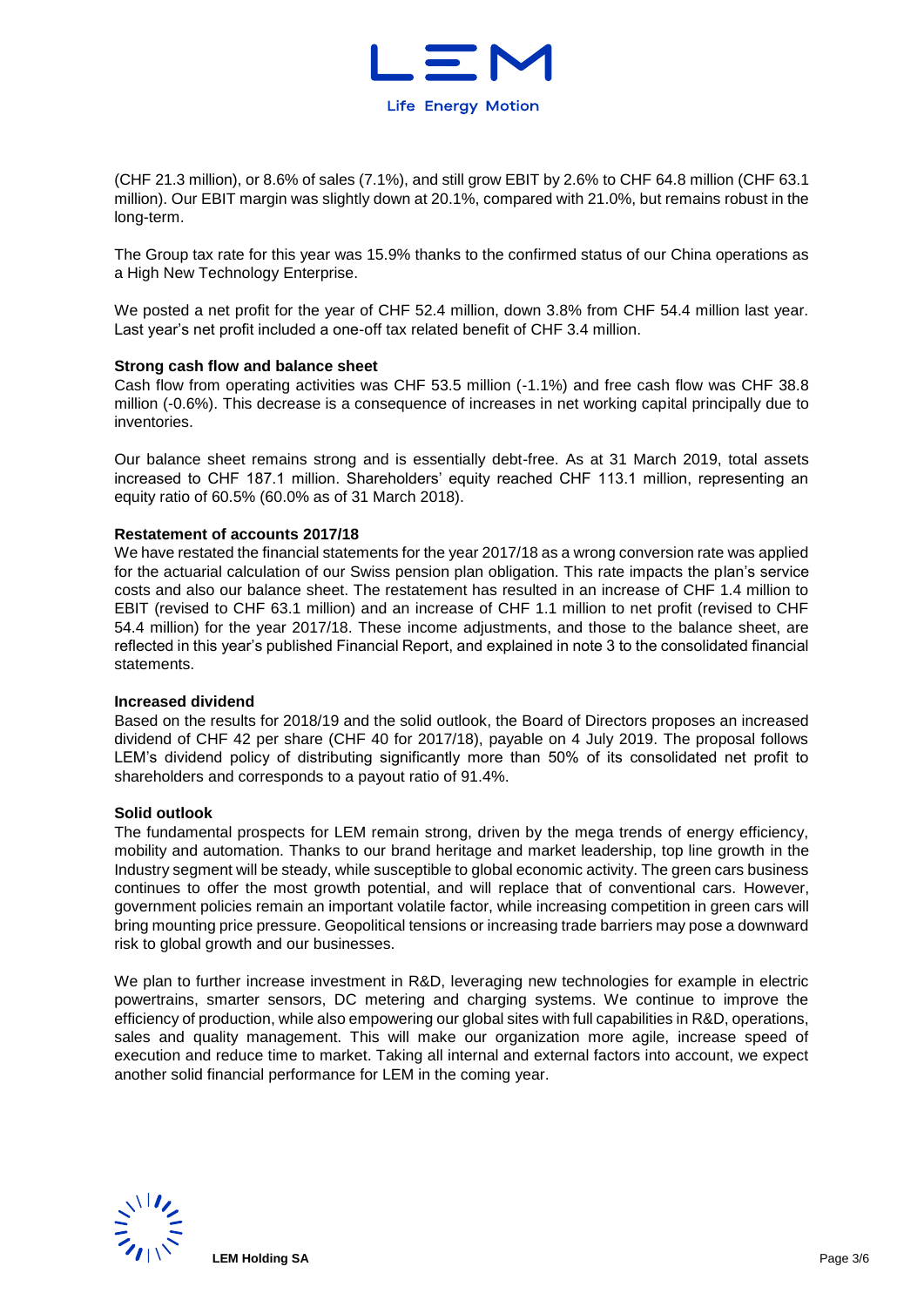

#### **Media and analyst conference and webcast**

Andreas Hürlimann, Chairman of the Board of Directors, Frank Rehfeld, CEO, and Andrea Borla, CFO, will provide a detailed presentation of the financial year 2018/19 results today at 10:30 CEST at a media and investor community conference in Zurich.

Listen to the media and analyst conference via a live webcast <https://78449.choruscall.com/dataconf/productusers/lem/mediaframe/30339/indexl.html>

The link to the webcast and the presentation slides are also available in the Investor Relations section of the LEM website [\(www.lem.com/en/investors\)](http://www.lem.com/en/investors), where the webcast will later also be archived.

### **Dial-In Numbers**

| Switzerland & Europe: +41 (0)58 310 50 00 |                       |
|-------------------------------------------|-----------------------|
| UK:                                       | +44 (0) 207 107 06 13 |
| USA:                                      | +1 (1) 631 570 56 13  |

#### **Detailed information on the financial year 2018/19 results**

The full Annual Review and Financial Report are available from today, 22 May 2019, on [www.lem.com/en/investors](http://www.lem.com/en/investors) > Financial Reports.

#### **Financial calendar**

*The financial year runs from 1 April to 31 March* 22 May 2019 Year-end results 2018/19 27 June 2019 Annual General Meeting of Shareholders for the financial year 2018/19 2 July 2019 Dividend ex-date 4 July 2019 Dividend payment date 30 July 2019 First quarter results 2019/20 5 November 2019 Half-year results 2019/20

#### **LEM – Life Energy Motion**

A leading company in electrical measurement, LEM engineers the best solutions for energy and mobility, ensuring that our customers' systems are optimized, reliable and safe.

Our 1,500 people in over 15 countries transform technology potential into powerful answers. We develop and recruit the best global talent, working at the forefront of mega trends such as renewable energy, mobility, automation and digitization.

With innovative electrical solutions, we are helping our customers and society accelerate the transition to a sustainable future.

Listed on the SIX Swiss Exchange since 1986, the company's ticker symbol is LEHN. [www.lem.com](http://www.lem.com/) 

#### **For further information please contact**

Andrea Borla (CFO) Phone: +41 22 706 1250 Email: [investor@lem.com](mailto:investor@lem.com) 

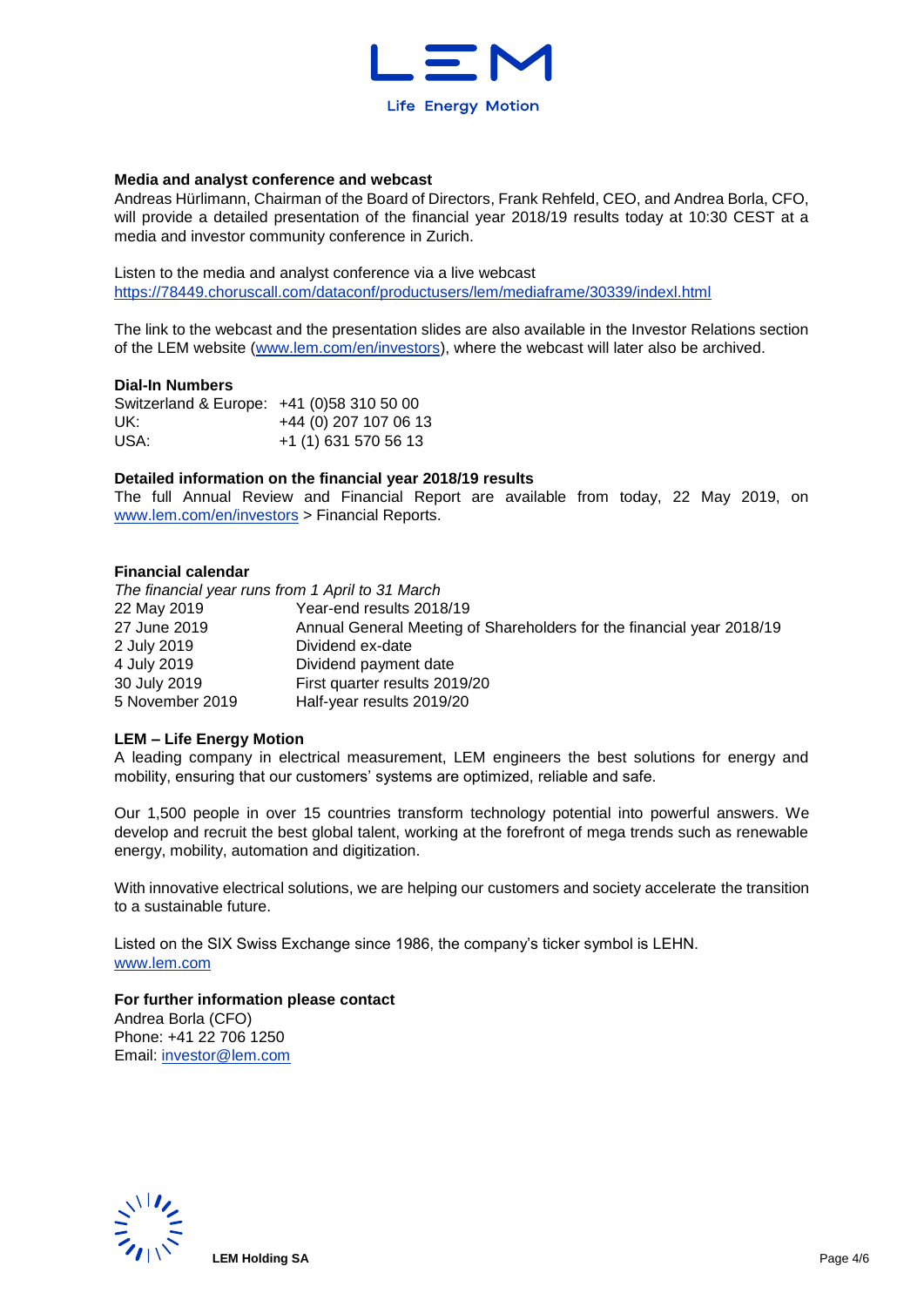

# **Appendix**

# **Consolidated income statement**

|                                | <b>April to March</b> |                            |                |  |  |  |  |
|--------------------------------|-----------------------|----------------------------|----------------|--|--|--|--|
| in CHF thousands               | 2018/19               | 2017/18<br><b>Restated</b> | <b>Changes</b> |  |  |  |  |
| Sales                          | 321'591               | 301'243                    | $+6.8%$        |  |  |  |  |
| Cost of goods sold             | (175'098)             | (162'383)                  |                |  |  |  |  |
| <b>Gross margin</b>            | 146'493               | 138'859                    | $+5.5%$        |  |  |  |  |
| Gross margin (in %)            | 45.6%                 | 46.1%                      |                |  |  |  |  |
| Sales expense                  | (29'733)              | (30'278)                   |                |  |  |  |  |
| Administration expense         | (24'640)              | (24'609)                   |                |  |  |  |  |
| Research & development expense | (27'576)              | (21'255)                   |                |  |  |  |  |
| Other expense                  | 0                     | 0                          |                |  |  |  |  |
| Other income                   | 252                   | 412                        |                |  |  |  |  |
| <b>EBIT</b>                    | 64'796                | 63'129                     | $+2.6%$        |  |  |  |  |
| EBIT margin (in %)             | 20.1%                 | 21.0%                      |                |  |  |  |  |
| Financial expense              | (179)                 | (298)                      |                |  |  |  |  |
| Financial income               | 155                   | 143                        |                |  |  |  |  |
| Foreign exchange effect        | (2'519)               | 1'345                      |                |  |  |  |  |
| <b>Profit before taxes</b>     | 62'252                | 64'320                     | $-3.2%$        |  |  |  |  |
| Income taxes                   | (9'876)               | (9'891)                    |                |  |  |  |  |
| Net profit of the period       | 52'376                | 54'428                     | $-3.8%$        |  |  |  |  |
| Net profit margin (in %)       | 16.3%                 | 18.1%                      |                |  |  |  |  |